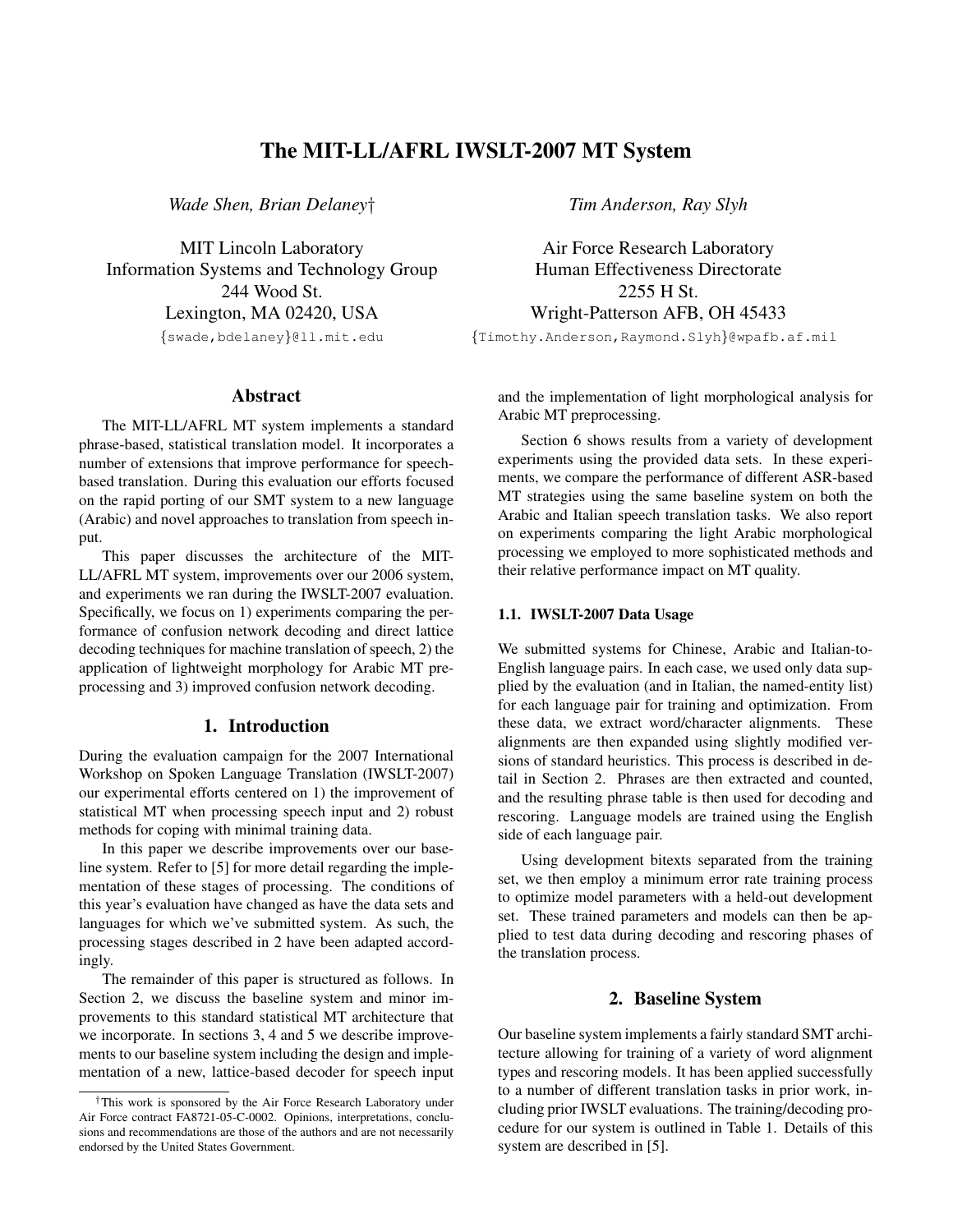#### Training Process

| Word and character segment training corpus              |
|---------------------------------------------------------|
| Compute GIZA++ and Competitive Linking Align-           |
| ments (CLA) for segmented data [6] [7]                  |
| Extract phrases for all variants of the training corpus |
| Split word-segmented phrases into characters            |
| Combine phrase counts and normalize                     |
| Train language models from the training corpus          |
| Train TrueCase models                                   |
| Train source language repunctuation models              |
| <b>Decoding/Rescoring Process</b>                       |
| Decode input sentences use base models                  |
| Add rescoring features (e.g. IBM model-1 score, etc.)   |
| Merge n-best lists (if input is ASR n-best)             |
| Rerank n-best list entries                              |
|                                                         |

Table 1: *Training/decoding structure*

#### 2.1. Phrase Table Training

To maximize phrase table coverage we combine multiple word and character alignment strategies, extending the method described in [6]. For all language pairs, we combine alignments from IBM model 5 (see [1] and [8]) and alignments extracted using the competitive linking algorithm (CLA) described in [7]. Phrases were extracted from both types of alignments and combined in one phrase table. This was done by summing counts of phrases extracted from alignment types before computing the relative frequency used in the our phrase tables.

Additionally, for Chinese-to-English translation, both word and character segmentation were used for training CLA and GIZA alignment models. Phrases were then extracted from all four alignments and combined. Word segmented phrases were resegmented into characters before counting.

#### 2.2. Language Model Training

During the training process we built n-gram language models for use in decoding/rescoring, TrueCasing and repunctuation. In all cases, the SRI Language Modeling Toolkit [9] was used to create interpolated Knesser-Ney LMs. Additional classbased language model were also trained for rescoring. All models were trained with the English side of IWSLT parallel texts that were supplied.

#### 2.3. Optimization and Rescoring

Our translation model assumes a log-linear combination phrase translation models, language models, etc.

$$
\log P(\vec{e}|\vec{f}) \propto \sum_{\forall r} \lambda_r h_r(\vec{f}, \vec{e})
$$

To optimize system performance we training scaling factors,  $\lambda_r$ , for both decoding and rescoring features so as to minimize an objective error criterion. This is done using a standard Powell-like grid search using a development set [2] [3]. In this year's evaluation, we used an error criterion that combines NIST and BLEU scores:

 $Error(s) = k - (100.0BLEU(s) + 1.0NIST(s))$ 

A full list of the independent model parameters that we used in our system is shown in Table 2.

| <b>Decoding Features</b>                                  |
|-----------------------------------------------------------|
| P(f e)                                                    |
| P(e f)                                                    |
| LexW(f e)                                                 |
| LexW(e f)                                                 |
| <b>Phrase Penalty</b>                                     |
| Lexical Backoff                                           |
| <b>Word Penalty</b>                                       |
| Distortion                                                |
| $P(e)$ – 4-gram language model                            |
| <b>Rescoring Features</b>                                 |
| $P_{rescore}(e)$ – 5-gram LM                              |
| $\dot{P}_{class}(e)$ – 6-gram class-based LM              |
| $P_{Model1}(f e)$ – IBM model 1 translation probabilities |

Table 2: *Independent models used in log-linear combination*

#### 3. Direct ASR Lattice Decoding

In this section, we describe our weighted finite state transducer (FST) decoder. Finite state transducers provide a useful framework for natural language processing applications as the implementation details of graph optimization and search are handled through a software library that operates on a common state machine representation [11]. However, using FST technology for machine translation does present some technical hurdles. The FST composition operation combines individual model scores such that it is difficult to extract these scores for weight optimization. Additionally, the inputs paths to intermediate models can sometimes be lost during composition, making them difficult to retrieve later. For example, after the application of all necessary models for translation, it is possible to retrieve either the unordered input words/phrases or the re-ordered input words/phrases but not both. Finally, distortion must be limited as the total number of combinations allowed must be computed up front.

Finite state transducers have been used successfully in machine translation applications, and our decoder is based on some of these systems. We use the MIT FST toolkit in our implementation [12]. In [14], a phrased-based FST system was shown to perform better than a word based system. In [13], the authors implemented a phrase-based FST translation system. The system showed gains when the input lattice acoustic and language model scores were included in the minimum error rate training. An FST system based on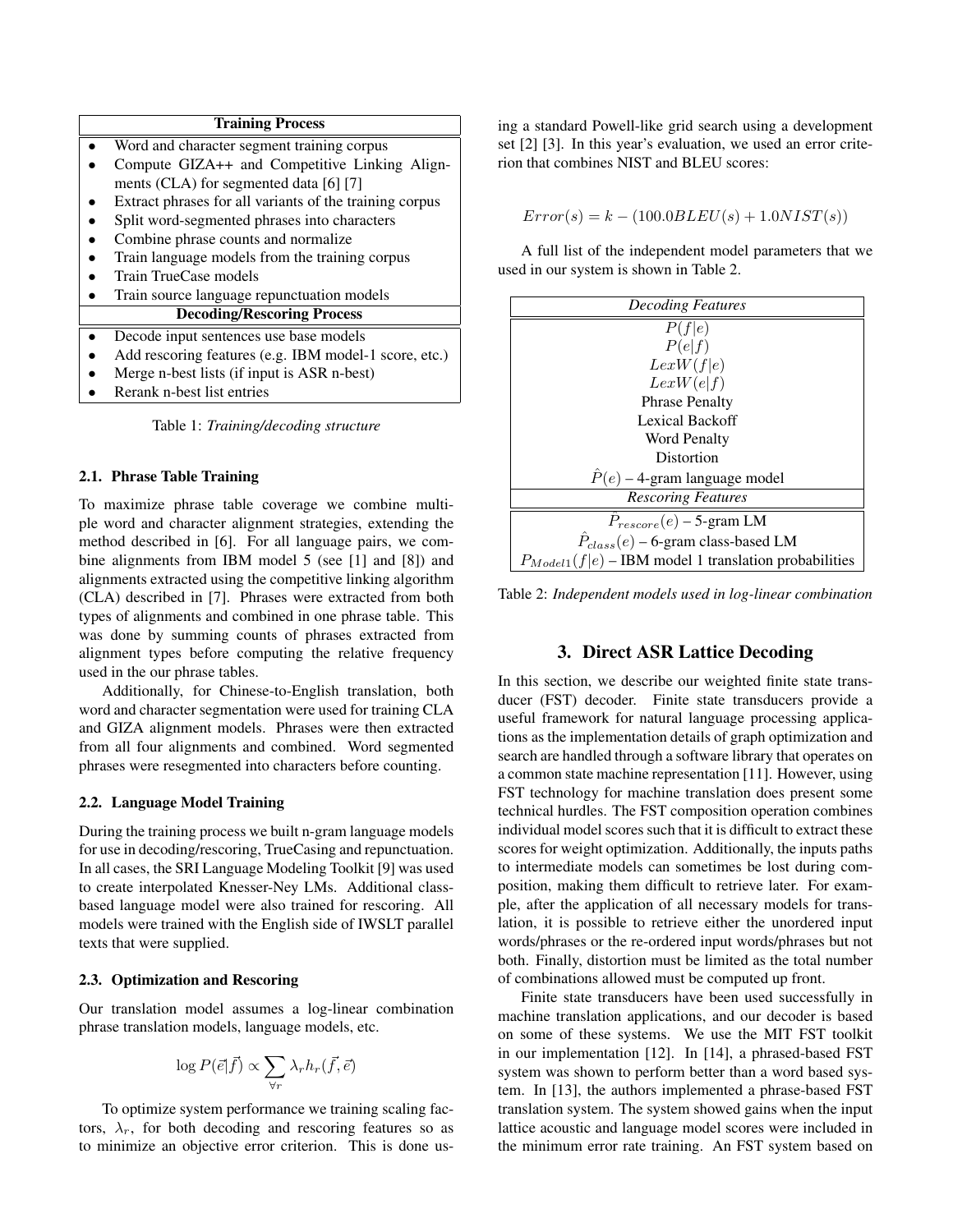alignment templates is presented in [15]. Our implementation borrows the distortion model used in this system. A multi-layered FST decoding approach is presented in [16]. Significant gains in speed over the pharaoh decoder [4] are shown.

Our decoder takes as input a finite state acceptor which represents either a single input sentence or the output from a speech recognizer. The best translation can be described as the best path through the transducer given by:

$$
E = I \circ P \circ D \circ T \circ L \tag{1}
$$

where  $\circ$  represents the composition operation. I represents the input acceptor and  $P$  is the phrase segmentation transducer. The transducer given by  $D$  performs phrase permutations.  $T$  and  $L$  are the translation and language models, respectively. In the following sections, we describe each model in detail.

### 3.1. Input Lattice Processing

The input acceptor,  $I$ , is a representation of the source language input. For the 1-best case, it is simply a linear automaton with a single path. For ASR input, it consists of a pruned and pre-processed weighted ASR lattice. The input lattice may require some language specific pre-processing such as character/word segmentation for Chinese. This is first performed on the original ASR input lattice. Next, the input lattice in SLF format is converted to the FST format using weights for the acoustic model, language model, and word penalty. All noise/garbage words are translated to epsilon/null links. A punctuation mark is hypothesized after each word only if the word-punctuation bigram occurred in the source language training set. This helps to ensure that source phrases are not missed due to punctuation in the translation model. The resulting transducer with punctuation is then rescored with a 4-gram language model trained on the source language bitext. Finally, pruning is performed such that the final transducer contains only the top-N entries. The last step is necessary to control memory usage during decoding. Empirical results show that the decoder rarely visits paths which occur deep in the n-best list. Figure 1 shows an example of an input speech acceptor with punctuation added. Next, the input transducer,  $I$ , is composed with a phrase segmentation transducer, P, which maps input source words to phrases taken from the phrase table.

## 3.2. Distortion

The distortion model is inspired by the technique in [15]. The exponential number of source word permutations does not allow for arbitrary word movement prior to phrase segmentation. A compromise is to perform swapping at the phrase level after phrase segmentation. This can still allow for long distance reordering with reasonable decoding times. The distortion penalty, expressed as a log probability, is calculated



Figure 1: *Example input source language acceptor with punctuation.*

as follows:

$$
D_{pen} = -(len(phrase A) + len(phrase B)) \times W_{dist} \quad (2)
$$

where  $len()$  denotes the length of the phrase in words, and  $W_{dist}$  is the weight applied to the distortion model. Longer phrase swaps can be discouraged by increasing the value of  $W_{dist}$ .

Initial experiments showed that a single phrase swap was not enough for language pairs with very different sentence structures. We simply apply the phrase swapping transducer twice to provide longer distance reordering permutations. However, this results in a duplication of paths and an increase in lattice size as the original phrase order is duplicated with higher path cost.

### 3.3. Translation Model

The translation model transducer,  $T$ , takes source phrases as input and produces target words as output. The transducer arc weights are calculated as a weighted sum of the translation model weights, including source phrase and target word penalties. No language model is applied at this time. Initially the model is built to accept only one source phrase before terminating with a final node. At this point, the model can be optimized, which can result in a reduction in the number of states by factor of 6.

After the reordered source phrase transducer is composed with the translation model, an intermediate pruning step is performed. This pruning step uses a wider beam threshold and removes any high-cost translation and distortion related paths before the application of the language model.

#### 3.4. Language Model

The language model is a weighted finite state acceptor built from a standard back-off n-gram model with Knesser-Ney smoothing. Some additional software translates the LM into an FST representation and optimization is performed. We use a 4-gram model for decoding the IWSLT dev and test sets, but the FST architecture allows for arbitrary n-gram length subject to memory constraints.

The language model is applied to the intermediate transducer created by  $I \circ P \circ D \circ T$ . Due to the large number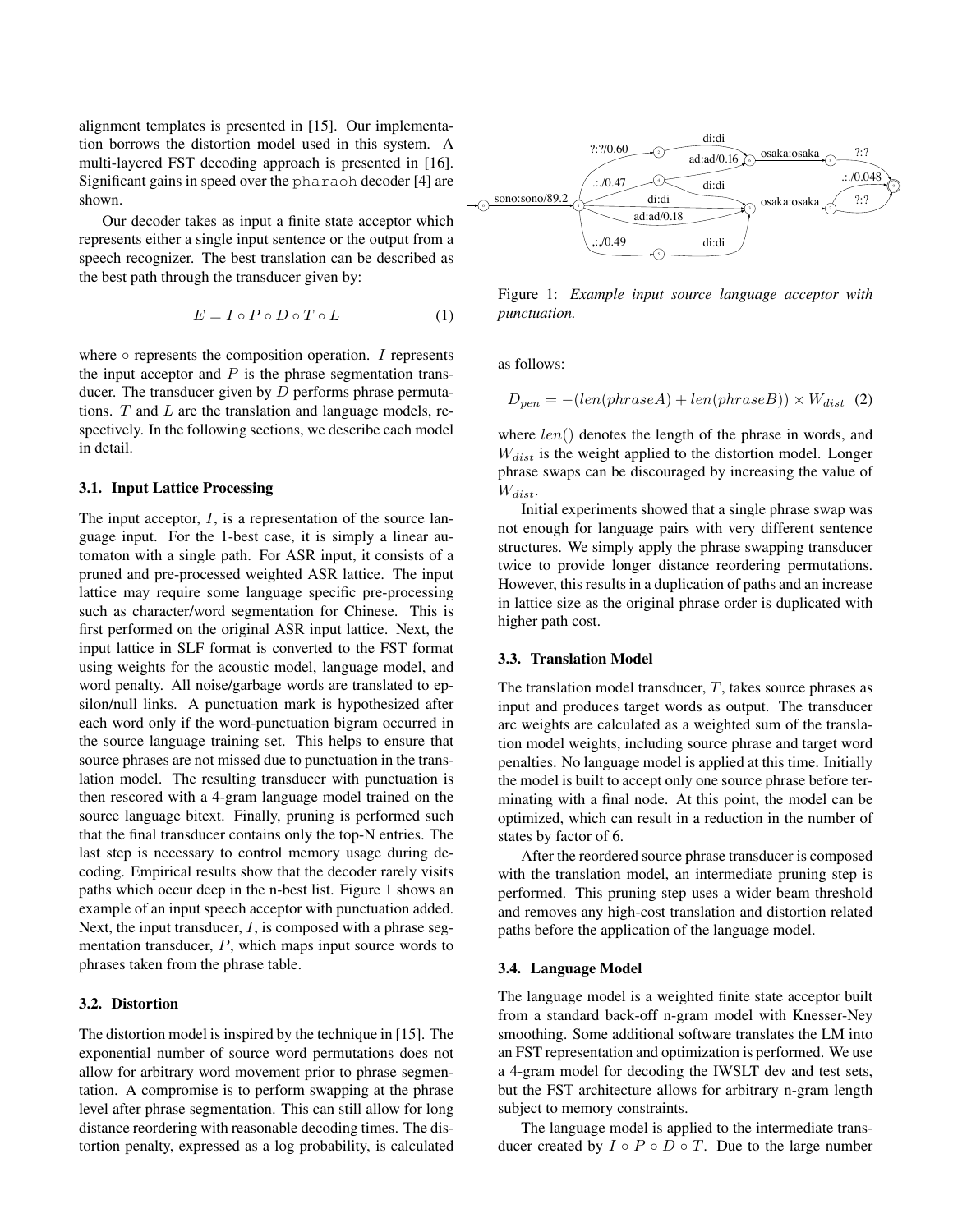of path expansions with higher order language models, this step uses a Viterbi search with beam and histogram pruning as opposed to a full composition operation.

#### 3.5. Out of Vocabulary Words

During the composition of  $C = A \circ B$ , if the output alphabet of A is not a subset of the input alphabet of B, then some or all input paths of A will not be present in C. More simply, out-of-vocabulary source language words that are not in our phrase table will result in transducers with incomplete paths.

An OOV word is detected by comparing the input alphabet of the phrase segmentation transducer with the output alphabet of the input transducer  $I$ . Any words in  $I$  which are not found in P are handled in a separate FST, O, which simply passes them through with a fixed OOV penalty. The union of  $O$  with  $P$  and  $T$  is taken and Kleene-\* closure is applied:

$$
\hat{P} = Closure(P \cup O) \tag{3}
$$

$$
\hat{T} = Closure(T \cup O) \tag{4}
$$

The resulting transducers  $\hat{P}$  and  $\hat{T}$  can now accept any number of source words, including the detected OOV words.

For the language model, we train an open-class LM with an <unk> tag. Then we search the network for all <unk> tags and add a parallel link with equal weight that passes the OOV word to the output. The resulting models can now accept all words present in the source acceptor I.

#### 3.6. Minimum Error Rate Training

Similar to other decoders, we are able to perform minimum error rate training using n-best lists output from the decoder. However, due to the score combination and loss of intermediate input paths using FSTs, we need to take some extra steps to retrieve individual model scores. Table 3 shows the various model weights that are trained during minimum error rate training. Our system uses some custom software to retrieve each of these individual model scores from an n-best entry.

|               | Input lattice parameters            |
|---------------|-------------------------------------|
| P(X f)        | Source acoustic model               |
| P(f)          | Source language model               |
| $W_{pen}(f)$  | Source word insertion penalty       |
| $P_{punc}(f)$ | Source language model w/punctuation |
| $OOV_{pen}$   | Out-of-vocabulary penalty           |

Table 3: *Additional model parameters used in FST optimization.*

#### 4. Light Morphology for Arabic MT

The Arabic language makes use of rich morphology to encode syntactic and semantic information. For standard statistical models of MT, the rich variation of morphological forms

present in Arabic limits phrase learning to inflected forms seen during training. When training data is sparse, this can severely limit the performance of an SMT system (see 6.3). As the training data for the IWSLT evaluations is extremely limited, we performed morphological preprocessing prior to training translation models and testing.

In addition to morphological features that are part of the grammar of the "standard" written language, often called Modern Standard Arabic (MSA), inconsistencies arise from differing conventions in various regions of the Arabic speaking world or an individual's proficiency with MSA. Inconsistencies due to an individual's proficiency can be considerable as the native language of Arabic speakers is almost always a colloquial dialect of Arabic rather than MSA [17, 18].

For the purpose of improving MT quality we addressed, at least to some degree, (1) inconsistencies in the use of the Arabic character *hamza;* (2) inconsistencies in the marking of *tanween;* (3) the attachment as proclitics of certain conjunctions, prepositions, and the definite article; and (4) the attachment as enclitics of direct object pronouns and possessive adjective pronouns [19, 20, 21]. The separation of proclitics and enclitics can be performed by Arabic tokenizers such as the support vector machine (SVM) tokenizer described in  $[19]$ .<sup>1</sup> However, the approach taken here involves only lightweight stemming specifically designed to improve word alignment and phrase training. The process, which we call AP5, incorporates five simple stemming stages.

#### 4.1. AP5 Process Details

The first step in the preprocessing addressed some inconsistencies in the use of the Arabic character *hamza* ( $\epsilon$ ) when used with the Arabic character  $\text{alef}$  ( $\theta$ ) at the beginning of words. In this step, when the forms  $\hat{a}$ ,  $\hat{b}$ , and  $\hat{c}$  were Į encountered at the beginning of a word, they were collapsed into the single form  $\delta$  following the convention used by NIST in ASR evaluations  $2$ .

The second step in the preprocessing addressed inconsistencies in marking *tanween,* which denote the indefiniteness of nouns [20, 21]. There are three *tanween* markings that denote the three grammatical cases of nominative, accusative, and genitive. While there are rules and conventions regarding their use, one can still find them inconsistently applied. In this step, all *tanween* markings were removed.

The third step separated the proclitics  $\gamma$ ("wa,"  $\rightarrow$ "and") and  $\left\langle \right\rangle$  ("al," the definite article) from the rest of the words to which they were attached. The conjunction  $\alpha$  can precede to which they were attached. The conjunction و can precede<br>Las in قال ("wa-al-sayArah," → "and the car"), which  $\overline{\phantom{a}}$ السيارة as in والسيارة ('wa-al-sayArah,'' → ''and the car''), which<br>• و ال سيارة Again, the separation , و ال  $\dot{\ }$ was performed by a simple rule; there was no morphological analysis performed to determine whether leading  $\theta$  and  $\theta$ were really proclitics or just the leading parts of words. Thus, words such as Éð ("waSala," <sup>→</sup> "he arrived") would be incorrectly separated. For statistical MT preprocessing, such false alarm errors could potentially be repaired by the MT system during translation.

<sup>&</sup>lt;sup>1</sup>The first version of this tool was formerly available at: http:// www-nlp.stanford.edu/∼mdiab.

<sup>2</sup>Tools available at: http://www.nist.gov/speech/tools/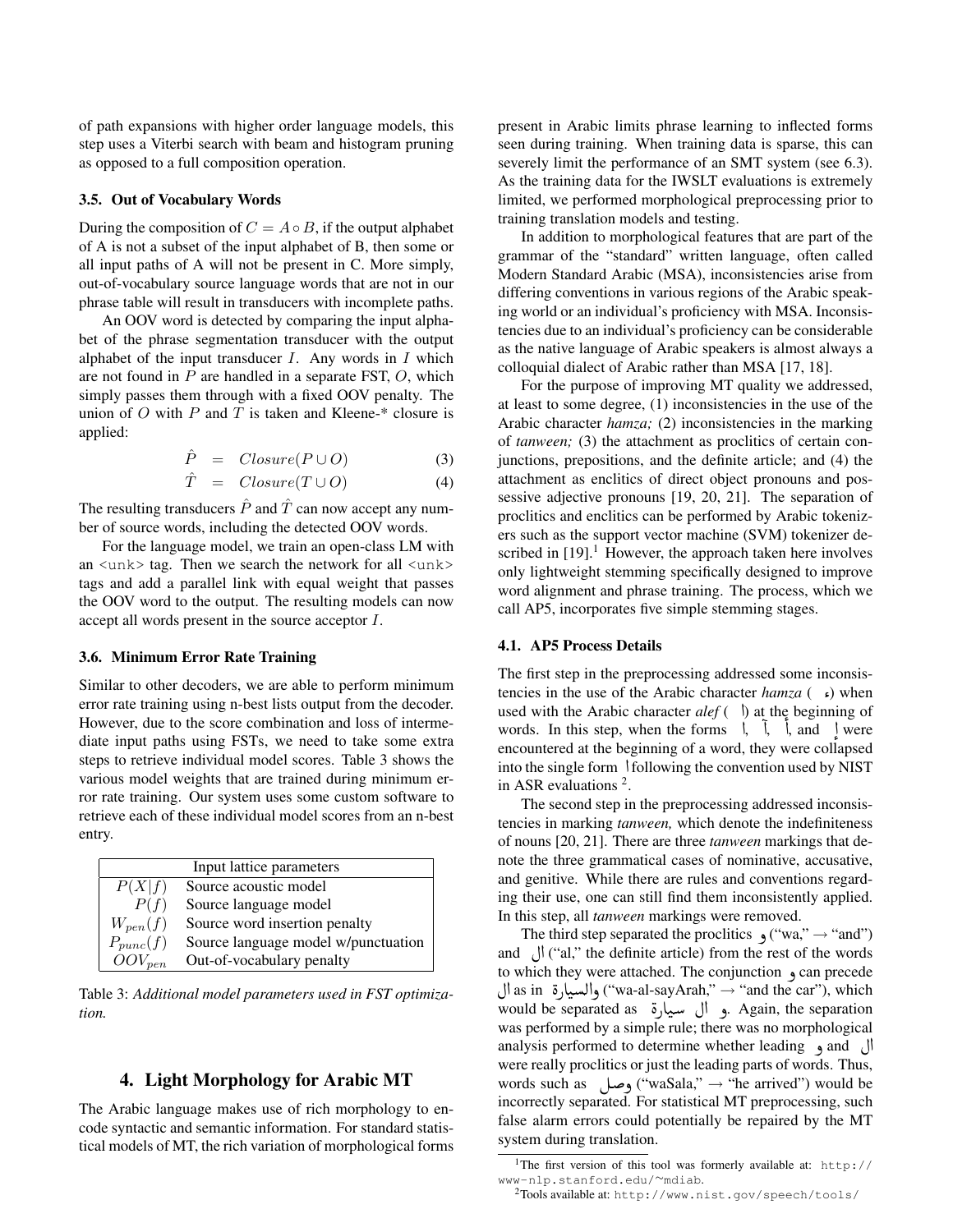The fourth step separated the proclitics  $\rightarrow$  ("bi,"  $\rightarrow$ "by/with"), ف ("fa," → "then"), ك ("ka," → "as"), and  $("li," \rightarrow "to"),$  as well as their individual combinations with a following  $\bigcup$ . The case of  $\bigcup$  followed by  $\bigcup$  is written in MSA without the intervening *alef* as  $\bigcup$  ("lil"); however, when separated, the *alef* of the definite article was restored. As with the separation of  $\bullet$  and  $\bullet$  l), some words can be incorrectly separated by the regular expression substitutions.

The final step separated the enclitic pronouns from the words to which they were attached. First, when separating enclitic pronouns, some ambiguities can be created. For example the second person singular masculine attached pronoun "ka" is written as  $\Delta$ , which is indistinguishable orthographically from the proclitic  $\leq$  (see step 4) when it is stemmed. To prevent these ambiguities, each enclitic pronoun is marked with the suffix post to disambiguate them.

### 5. Improved Confusion Network Decoding

In preparation for this year's evaluation, we made a number of enhancements to the confusion network decoding process that we applied to last year's evaluation [24]. Due to limited time in 2006, we were not able to directly optimize source ASR parameters for our evaluation systems. This year's evaluation system fully optimizes all source input parameters.

In the process, we modified the confusion network processing within the moses decoder to handle additional scores from input ASR lattices. This allowed for separate scaling factor optimization for source language acoustic and language model scores. Acoustic and language model scores are kept when processing the lattice into confusion network form using the SRI lattice-tool [9]. During minimum error rate training, we use these scores in place of the ASR posterior probability, (eliminating the need to set a fixed posterior scaling).

Additionally, we experimented with source confusion network repunctuation of input confusion networks. For textonly systems that needed source repunctuation (Italian and Arabic) we create a confusion network for each sentence by inserting a column of possible punctuation marks between each source word. For ASR input systems we compared the strategy used in [24] with a full repunctuation of the input confusion network. For a given column of the input confusion network  $k$ , this process requires summation of posterior probabilities for all paths of length  $n - 1$  leading to the column  $k$ .

### 6. Experiments

In preparation for the 2007 evaluation, we ran a number of experiments to evaluate the performance of 1) different speech decoding strategies, 2) the use of light morphology for Arabic and 3) the use of skip language models for Chinese. These experiments and the development data configurations are described below.

#### 6.1. Corpus Description

For this year's evaluation we made trained models using only the provided data set. For optimization and tuning we used different combinations of development sets for different languages and different input types. For Italian translation, as dev5b was significantly different than prior evaluation data sets, we split this set into two halves, dev5bp1 (the first 500 sentences of dev<sub>5</sub>) and dev<sub>5bp2</sub> (the remainder) for use in optimization and testing respectively.

### 6.2. Comparison Lattice and Confusion Network Decoding Strategies

We ran experiments in the text-only condition using confusion network repunctuation. The results of these experiments are shown in Table 4 using the first 500 sentences of dev5b (designated as dev5bp1) for optimization and testing against the remainder of (dev5bp2). As shown, allowing ambiguity in source repunctuation improves performance. Similarly, for ASR input, full repunctuation slightly outperforms the 1-best strategy we employed during last year's evaluation.

| Condition      | <b>Repunct Method</b> | <b>BLEU</b> |
|----------------|-----------------------|-------------|
| <b>IE</b> Text | 1-best                | 18.60       |
| <b>IE</b> Text | <b>Full Conf-Net</b>  | 19.44       |
| <b>IE ASR</b>  | 1-best                | 18.00       |
| <b>IE ASR</b>  | Full Conf-Net         | 18.20       |

Table 4: *BLEU Scores for different repunctuation strategies.*

We also ran a number of experiments optimizing for both source language model and acoustic model scores in place of the ASR posterior. As shown in Table 5 this improves performance for all language pairs, though most prominently in Arabic.

| Language (dev/test)        | <b>Source Features</b> | <b>BLEU</b> |
|----------------------------|------------------------|-------------|
| $CE$ (dev $4$ /dev $5$ )   | <b>ASR</b> Posterior   | 18.17       |
| $CE$ (dev $4$ /dev $5$ )   | $src LM + AM$          | 18.30       |
| $AE$ (dev $4$ /dev $5$ )   | <b>ASR Posterior</b>   | 21.77       |
| $AE$ (dev $4$ /dev $5$ )   | $src LM + AM$          | 22.92       |
| $IE$ (dev5bp $1$ /dev5bp2) | <b>ASR Posterior</b>   | 17.93       |
| IE (dev5bp1/dev5bp2)       | $src LM + AM$          | 18.20       |

Table 5: *BLEU Scores for different source language optimization features.*

Table 6 shows the results comparing the performance of the confusion network and the FST-based lattice decoders. Both systems perform comparably and, in Arabic, the latticebased decoder showed significant gains. We expect that, with further refinement, this system could be improved.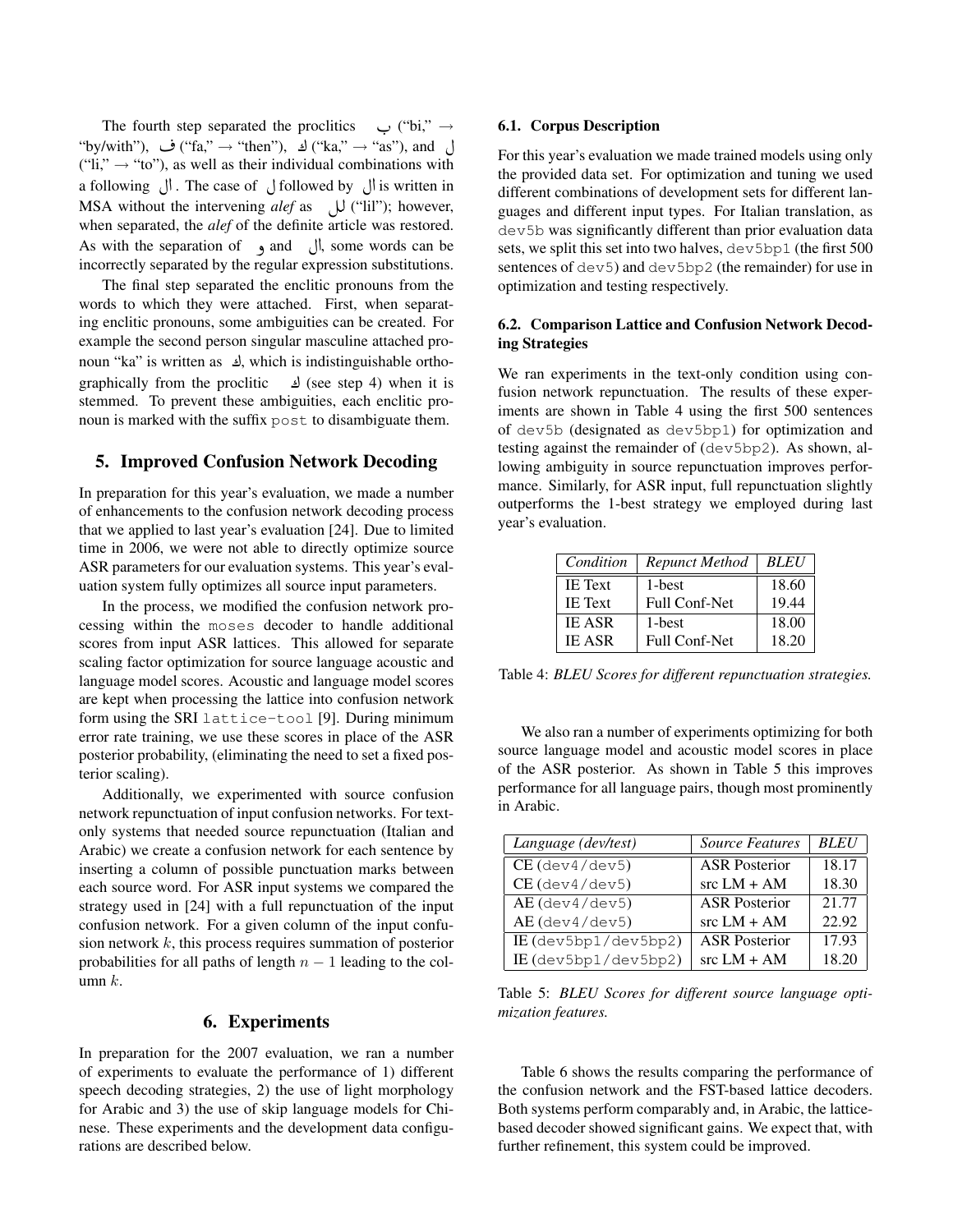|                                        | <b>BLEU</b> |                  |  |
|----------------------------------------|-------------|------------------|--|
| Language Pair                          |             | Lattice Conf Net |  |
| <b>CE</b>                              | 17.76       | 18.3             |  |
| AE                                     | 23.94       | 22.92            |  |
| IE (opt: $dev4$ , test: $dev5$ )       | 30.65       | 30.45            |  |
| IE (opt: $dev5bp1$ , test: $dev5bp2$ ) | 17.23       | 18.20            |  |

Table 6: *BLEU scores on* dev5 *after optimization on* dev4 *with FST decoder.*

| Morphological Processing                        | <b>BLEU</b> |
|-------------------------------------------------|-------------|
| None (baseline)                                 | 55.40       |
| Steps $1 + 2$ : Hamza and Tanween normalization | 55.93       |
| $+$ Step 3: wa-al proclitic stemming            | 57.62       |
| + Step 4: Proclitic stemming II                 | 57.52       |
| + Step 5: enclitic pronoun stemming             | 58.73       |

Table 7: *Impact of different AP5 processing steps.*

#### 6.3. Arabic Morphology Experiments

We conducted experiments comparing AP5 processing against our baseline system (no morphological processing) and against the tokenization algorithm described in [19]. In all cases, a 4-gram LM is used during decoding along with two rescoring language models (7-gram class + 6-gram word). Additionally IBM model-1 scores are applied during rescoring. Results for these experiments are described below on dev3 using dev2 for optimization.

#### *6.3.1. AP5 vs. No Morphological Processing*

The preprocessing steps of AP5 discussed in the previous section were developed and tested one at a time, and each succeeding step improved the BLEU score over that obtained using all of the preceding steps. Nevertheless, there are a number of interactions that can occur between the steps, and additional experiments are needed to determine the effects of reordering and modifying some of these steps. After tuning, the results for each stage are shown in Table 7.

Interestingly, as we would expect from such a simple morphological analysis system, the current ordering of the morphological processing operations leads to several incorrect splits due to interactions across steps. For example, in r<br>.. feet spins due to interactions across steps. 1 of example, in<br>البالكونة ("al-bAlkUnah," → "the balcony"), the leading ֖֖֦֦֧֦֪֦֖֪֦֖֪֦֪֦֪֪֦֪֪֦֪֪֦֪֪֦֖֚֚֚֚֚֚֬֝֝֝֝֝֝֝֝֝֝֝ . is separated in step three, thereby exposing ÈAK for incorrect . separation in step four. Despite this, MT performance on the whole is improved significantly over the baseline.

#### *6.3.2. AP5 vs. SVM-based Tokenization for MT*

Additional experiments were conducted to compare the performance of AP5 against the tokenization step of Version 1 of the SVM-based part-of-speech tagger and base phrase chunker of [19]. The SVM-based algorithm of [19] was trained

| <b>Stemming Applied</b> | <b>BLEU</b> |
|-------------------------|-------------|
| None (baseline)         | 55.40       |
| AP <sub>5</sub>         | 58.73       |
| SVM-based [19]          | 55.65       |

Table 8: *AP5 processing vs. SVM-based tokenization*

on data from the Arabic Penn Treebank 1 (Version  $2.0$ ),<sup>3</sup>. As such, it may be significantly mismatched to data from the IWSLT evaluation set. We compared the performance of this tokenization process against AP5 for machine translation.

In [19], their SVM-based tokenizer was compared to a tokenizer based on rules (similar to those of AP5) as well as to a rule-based system with a dictionary of pretokenized forms. Their SVM tokenizer outperformed, in terms of tokenization accuracy, the other two tokenizers when tested on other Arabic Treebank data ( $F_{\beta=1} = 99.12$  versus  $F_{\beta=1} = 88.62$ for the rule-based system and  $F_{\beta=1} = 93.71$  for the ruleand dictionary-based tokenizer). We expect that AP5 would likely perform worse than the either the dictionary or SVMbased systems.

That said, in our experiments AP5 was found to perform better in terms of BLEU score than the SVM-based tokenizer, though both systems improved the baseline system. Table 8 shows the results of these experiments.

This may be caused by differences between IWSLT-style data and Treebank-style data, or a lack of consistency in tokenization for word alignment and phrase extraction. Other related studies have shown that better tokenization does not necessarily improve MT peformance [22] and the effect here may be related.

#### 6.4. Chinese Text-only Experiments

In this year's Chinese to English system we started with the baseline system configuration we used for last year's system. As this year's evaluations differed from 2006, our model training procedures were adapted accordingly. Decoding was done using the moses decoder with a 4-gram language model and n-best lists of 100 sentences were rescored with a 5-gram language model and a 6-gram class-based language model. Results were TrueCased with a 4-gram TrueCaser trained on the training data.

Our primary system was optimized using development sets 1 and 2 (evaluation sets from CSTAR 2003 and IWSLT 2004). TrueCased results on dev3 were 58.53 BLEU in this configuration.

It is worth noting that optimization from different random starts yielded significantly different results. We ran a set of baseline experiments with six consecutive optimization and test cycles. The results of this were highly variable: 57.66, 57.91, 58.12, 57.87, 57.58, and 58.53 (mean: 57.70, confidence interval [95%]:  $\pm$  0.41). Similar results

<sup>3</sup>See: http://www.ldc.upenn.edu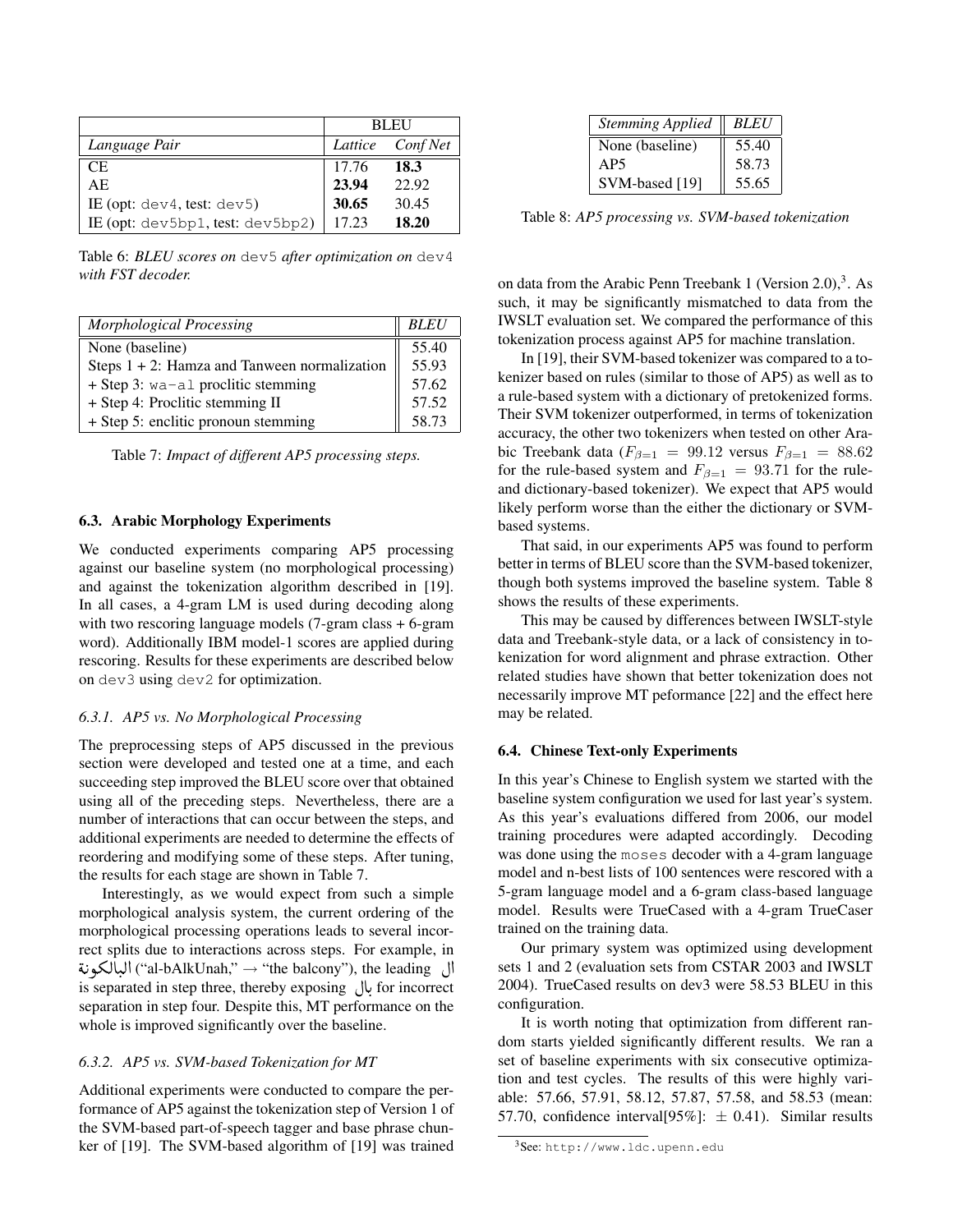| S k            | $d12 + sk$       | $d12-sk$       | $lm+d2+sk$       | $lm+d2-sk$     |
|----------------|------------------|----------------|------------------|----------------|
|                | $57.40 + 0.40$   | $57.74 + 0.39$ | $57.78 + 0.26$   | $57.88 + 0.09$ |
| - 3            | $57.35 + 0.47$   | $57.60 + 0.38$ | 58.05 $\pm$ 0.21 | $57.79 + 0.40$ |
| $\overline{4}$ | $57.15 + 0.19$   | $56.96 + 0.33$ | $57.51 + 0.24$   | $57.69 + 0.25$ |
| - 5            | $57.00 \pm 0.50$ | $57.75 + 0.40$ | $57.71 + 0.26$   | $58.00 + 0.21$ |
| -6             | $57.04 \pm 0.23$ | $57.62 + 0.53$ | $57.73 + 0.22$   | $57.61 + 0.25$ |

Table 9: *Chinese* dev3 *results with and without skip language models*

were reproduced using an independent implementation (from the moses toolkit) of the Powell-based minimum error rate training procedure.

Additional experiments were conducted to investigate the potential benefit of using skip language models in the rescoring process [23]. Skip language models with skips ranging from 2 to 6 were investigated as either a replacement for or in addition to the 5-gram language model normally used in our rescoring process. Two systems were tested with skip language models:

- d12 The baseline system optimized on dev sets 1 and 2.
- $lm+d2$  The baseline system in which dev2 references augment the target language model training, only dev set 1 used in optimization and n-best lists of 1000 were used.

Table 9 shows the results for each model configuration when a skip language model is used in addition to a rescoring language model (+sk) and when it replaces the standard rescoring language model (-sk). Each cell of this table shows the average score from six optimization runs with error bars (at 95% confidence).

The results indicate that replacing the rescoring language model with a skip language model in general does better than adding it as an additional rescoring model. System lm+d2 with skip of 5 (replacing the rescoring language model) and skip of 3 (adding the skip language model) yields BLEU scores that show significant improvement over the baseline.

These results indicate that a skip language model may provide some benefit when used in the rescoring process. Future experiments will investigate how well the results of this system and that of our baseline configuration would fuse.

# 7. Evaluation Results

### 7.1. System Configurations

As the source input conditions differed for different language pairs, we tailored our systems appropriately. Table 10 shows the configuration of our systems for each language pair and input type.

Two different repunctuation strategies were employed for Arabic speech input. The aren-asr-2 system makes use of phrase tables trained with source punctuation removed. In

contrast, the aren-asr-1 system uses a punctuated phrase table and repunctuates the source ASR lattice.

| Text Input |                |             |
|------------|----------------|-------------|
| Language   | System         | <b>BLEU</b> |
| Chinese    | czen-primary   | 36.31       |
| Arabic     | aren-primary   | 45.53       |
| Arabic     | aren-secondary | 47.41       |
| Italian    | iten-primary   | 28.42       |

Table 11: *Overall performance of submitted systems with text input on* test-2007. (primary systems in bold)

| <b>ASR</b> Input             | <i><b>BLEU</b></i>         |       |
|------------------------------|----------------------------|-------|
| Configuration                | $Ar(Speech)$   It (Speech) |       |
| <b>Confusion Net Decoder</b> | 42.93                      | 25.00 |
| Lattice Decoder              | 44.29                      | 22.78 |

Table 12: *Overall performance of submitted systems with ASR input* test-2006. (primary systems in bold)

Tables 11 and 12 show our official submissions to the 2007 IWSLT evaluation. Official primary submissions results are shown in bold.

### 8. Acknowledgements

We'd like to thank Tyler Pierce for providing language support in Chinese. We would also like to thank the staff of the Information Systems and Technology group at MIT Lincoln Lab for making machines available for this evaluation effort.

### 9. References

- [1] Brown, P., Della Pietra, V., Della Pietra, S. and Mercer, R. "The Mathematics of Statistical Machine Translation: Parameter Estimation," Computational Linguistics 19(2):263–311, 1993.
- [2] Och, F. J. and Ney, H., "Discriminative Training and Maximum Entropy Models for Statistical Machine Translation," In ACL 2002: Proc. of the 40th Annual Meeting of the Association for Computational Linguistics, pp. 295-302, Philadelphia, PA, July 2002.
- [3] Och, F. J., "Minimum Error Rate Training for Statistical Machine Translation," In ACL 2003: Proc. of the Association for Computational Linguistics, Japan, Sapporo, 2003.
- [4] Koehn, P., "Pharaoh: A Beam Search Decoder for Phrase-Based Statistical Machine Translation Models," In Proceedings of the Association of Machine Translation in the Americas (AMTA), Washington, DC, 2004.
- [5] Shen, W., Delaney, B. and Anderson, T., "The MIT-LL/AFRL IWSLT-2006 MT System," In Proc. Of the